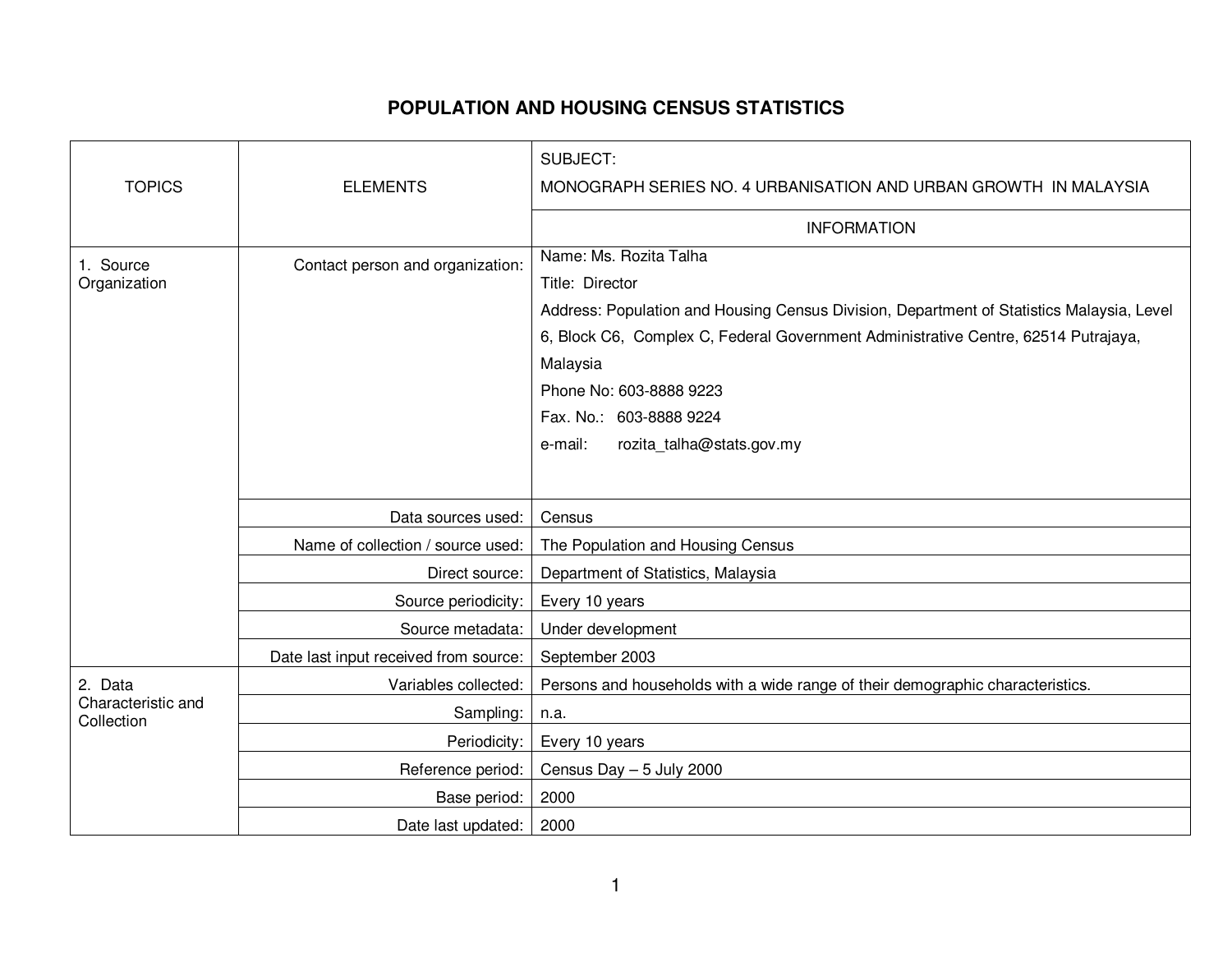|                                                               | Link to release calendar:                     | n.a.                                                                                                                                                 |
|---------------------------------------------------------------|-----------------------------------------------|------------------------------------------------------------------------------------------------------------------------------------------------------|
|                                                               | Other data characteristics and<br>collection: | n.a.                                                                                                                                                 |
| 3. Statistical<br>Population and<br>Scope of the Data         | Statistical population:                       | All Households                                                                                                                                       |
|                                                               | Geographical coverage:                        | Malaysia                                                                                                                                             |
|                                                               | Sector coverage:                              | n.a.                                                                                                                                                 |
|                                                               | Institutional coverage:                       | n.a.                                                                                                                                                 |
|                                                               | Item coverage                                 | n.a.                                                                                                                                                 |
|                                                               | Population coverage:                          | All Households in urban area                                                                                                                         |
|                                                               | Product coverage:                             | n.a.                                                                                                                                                 |
|                                                               | Other coverage:                               | n.a.                                                                                                                                                 |
| 4. Statistical<br>Concepts and<br><b>Classifications Used</b> | Key statistical concepts used:                | Demography and Household concepts based on Principles and Recommendations for<br>Population and Housing Census, Revision 1 United Nation guidelines. |
|                                                               | Classifications used:                         | n.a.                                                                                                                                                 |
| 5. Statistical<br>Computation and<br>Dissemination            | Aggregation and consolidation:                | n.a.                                                                                                                                                 |
|                                                               | Estimation:                                   | n.a.                                                                                                                                                 |
|                                                               | Imputation:                                   | n.a.                                                                                                                                                 |
|                                                               | Transformations:                              | n.a.                                                                                                                                                 |
|                                                               | Validation:                                   | n.a.                                                                                                                                                 |
|                                                               | Index type:                                   | n.a.                                                                                                                                                 |
|                                                               | Weights:                                      | n.a.                                                                                                                                                 |
|                                                               | Seasonal adjustment:                          | n.a.                                                                                                                                                 |
|                                                               | Other computation and adjustments:            | n.a.                                                                                                                                                 |
|                                                               | Dissemination formats:                        | Printed and digital                                                                                                                                  |
| 6. Other Aspects                                              | Recommended uses and limitations:             | n.a.                                                                                                                                                 |
|                                                               | History:                                      | a) Census before formation of Malaysia                                                                                                               |
|                                                               |                                               | i) Malaya<br>- since 1891 (Federated Malay States)                                                                                                   |